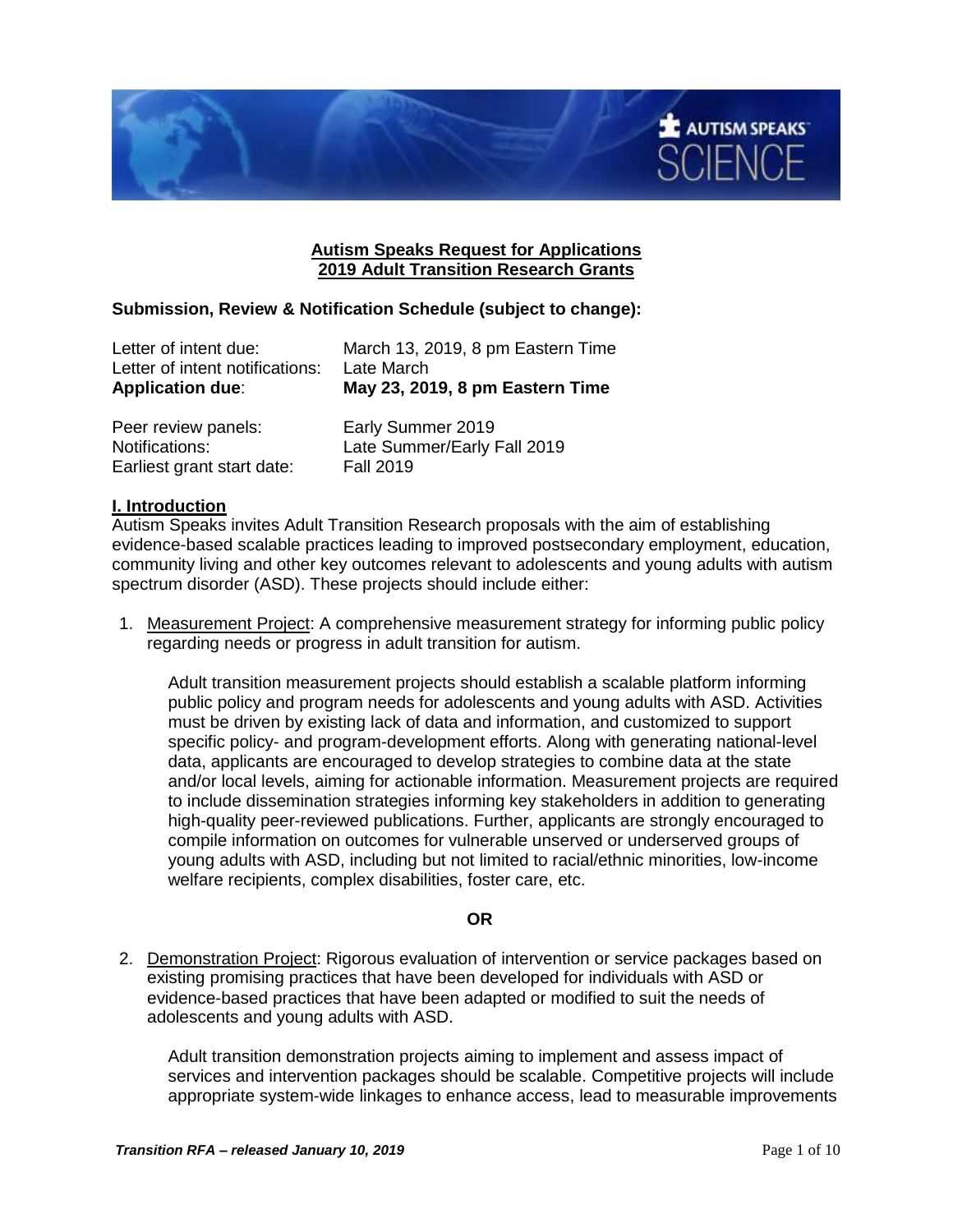in adult outcomes and ensure sustainability of impact at the population-level. Successful applicants will study the efficacy and/or effectiveness of the intervention complemented by a program fidelity assessment as well as cost-benefit and cost-effectiveness evaluation of the intervention. Applicants are encouraged to customize existing evidence-based interventions for young adults with other disabilities and leverage appropriate technology for innovation in program service delivery and measuring outcomes. Further, the expectation is that the program under study will have a plan for scaling beyond the local level with appropriate funding and regulatory considerations. In addition to producing research outputs in form of peer-reviewed publications, selected applicants will develop program guides and other pertinent materials for dissemination. This funding mechanism will not support pilot projects that are in initial stages of development. Studies using rigorous research designs such as randomized trials and quasi-experimental design will be prioritized for funding.

For this RFA, "transition to adulthood" is broadly defined and could include transition from secondary school to work, secondary school to post-secondary education, pediatric to adult health care, as well as from living with parents to supported or independent living in community settings. Processes that support these transitions that may be the focus of the proposal might include early stages in the transition process, such as pre-vocational training, or later stages in the transition process, such as on-the-job coaching and supports. Furthermore, studies that focus on improving quality of life in early adulthood will also be considered if they address an important need and have clear links to adult transition.

### **II. Awards**

We anticipate making up to four awards at \$250,000/year for three years with a maximum of \$750,000 per award, inclusive of indirect costs.

An amount not to exceed 10% (inclusive) of direct costs may be used for the sponsoring institution's indirect (overhead) costs. The annual maximum \$250,000 must include the 10% indirect costs.

### **Successful applications will include consideration of one or more of the following priorities in the aims, design and/or implementation of the study:**

- 1. People with cognitive impairment;
- 2. Racial/ethnic minorities, low-income and other unserved or underserved populations;
- 3. Meaningful and effective engagement of employers/business groups/workplace practices;
- 4. Leverage technology, when appropriate, in delivering an intervention package and measuring impact;
- 5. Multi-sectoral collaboration for delivery of services and supports;
- 6. Include pertinent services for family and/or caregivers of young people with ASD;
- 7. Include measurement of key indicators of adult transition success that can be monitored at the state, county and/or city level;
- 8. Include cost-benefit and cost-effectiveness analysis for proposed intervention package.

#### **Additionally, applications** *must satisfy the following requirements,* **as applicable:**

- Be supported by promising results in previous research or by a body of existing research evidence or by a strong theoretical justification indicating feasibility of the proposed approach;
- Build on existing feasibility and/or efficacy data to further investigate the impact of the intervention package or measurement approach;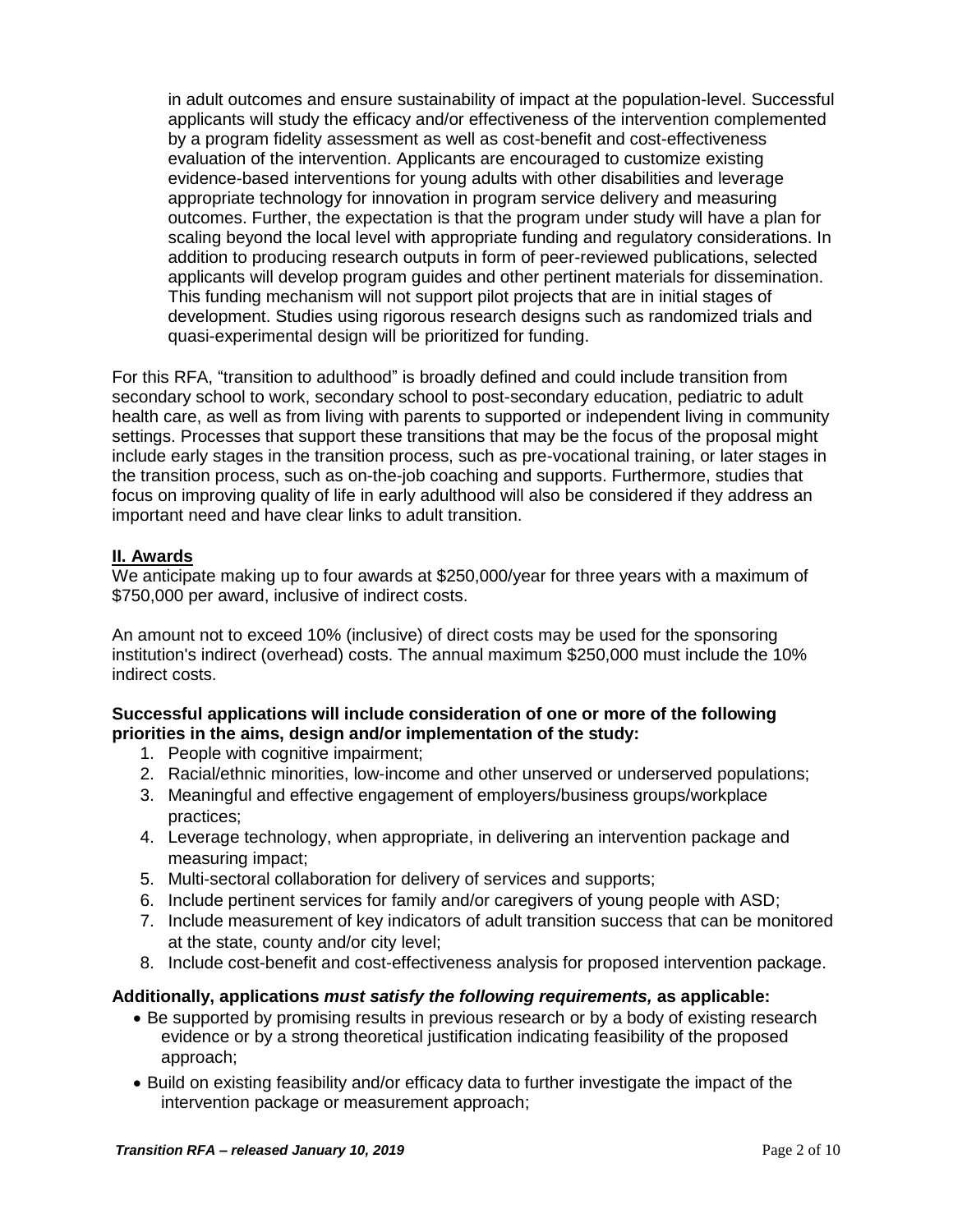- Include a theory of change/logic model illustrating the hypothesized mechanism of action leading to a desired change;
- Collect information on valid and contextually relevant outcome measures indicative of substantive and meaningful change;
- Include methods evaluating implementation including adherence, exposure, receipt and quality of services;
- Come from investigators with demonstrated potential for and a commitment to transition to adulthood research in autism or related developmental disabilities.

Study design should include consideration of methodological features that influence the risk of bias and confidence in study inferences – including adequate recruitment and retention procedures, randomized trials or quasi-experimental study design and outcome assessments. Applicants considering implementation and evaluation of services or intervention are encouraged to use innovative approaches such as factorial designs, adaptive trials or [sequential, multiple assignment, randomized \(SMART\) trials.](https://methodology.psu.edu/ra/adap-inter) Further, applicants are encouraged to consider bias-reduction techniques in quasi-experimental designs such as propensity score matching, regression discontinuity designs, instrumental variable or differencein-difference approach. Applicants considering a measurement strategy project are encouraged to consider synthetic data matching approaches, advanced predictive analytics and innovative platforms for dissemination encouraging problem-solving and action.

Applicants must demonstrate adherence to recommended practices for ensuring privacy and confidentiality of subjects throughout the process of outreach and recruitment, data collection and data analysis. Applicants must also provide an assessment of benefits versus risk of proposed treatment or therapeutic approach for the target population.

Inclusion of procedures for sample-size estimation and related power analyses is required, with clear explanation of the model and assumptions chosen to estimate statistical power, sufficient power to detect meaningful effects, justification of the chosen effect size and adequate reserve power for secondary outcomes. It is important that applicants clarify if the study is sufficiently powered for addressing the primary objective and secondary objectives. For measurement strategy projects, applicants must demonstrate clear rationale for obtaining different data sets and provide a proof of existing work utilizing these data to ensure confidence that such access is possible for the proposed project.

Statistical analyses must align with the chosen design for the study and should be conducted according to recommended best practices. Please consider [these](https://doi.org/10.1177/001440290507100202) guidance on methodological quality and statistical analysis in proposal development.

# **III. Eligibility**

Investigators holding full-time appointments, professional affiliations or equivalent at an academic, medical, research or educational institutions accredited for research are eligible to apply. Applications will NOT be accepted from individuals or proprietary organizations to support the research and development of products or treatments for profit. Applicants must be based in North America. Principal Investigator or Co-Investigator applicants are restricted to one submission per RFA. *Multiple submissions will be withdrawn.*

#### **IV. General Instructions**

All applications must be submitted through the online [Autism Speaks Science Grants System.](https://science.grants.autismspeaks.org/)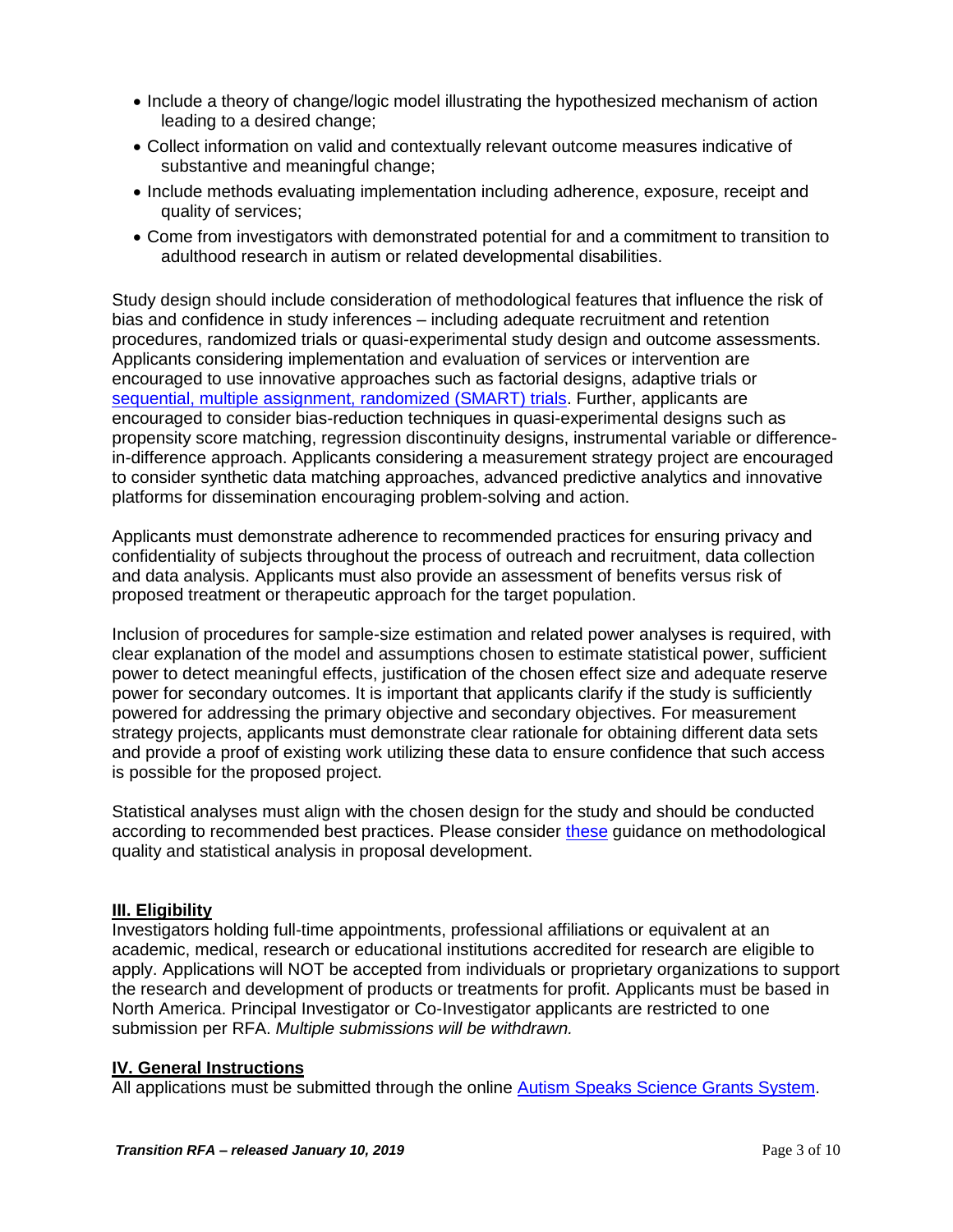### Please Note:

- 1. The Principal Investigator must be the applicant. Go to [https://science.grants.autismspeaks.org](https://science.grants.autismspeaks.org/) and register with your **institutional** email address (or log in if you have an ID). We recommend using the following browsers: Chrome, Firefox or IE 10 or higher. Complete your profile information.
- 2. ORCID profiles Autism Speaks policy requires all applicants to obtain ORCID profiles and link them to their Autism Speaks Grant System profile*. [Link to Help document](https://science.grants.autismspeaks.org/uploads/helpdocs/info-orcid.pdf)*. Applicants will not be able to work on their application until they have connected their ORCID profile to their Autism Speaks profile. Links in the Autism Speaks Science Grant system will make this step easy.
- 3. It is advisable to review the LOI page and then the Application page in the grant system well in advance of any submission date.
- 4. Uploaded documents should be 11-point Arial font with 1-inch margins all around; single spacing is acceptable. NIH Biosketches can be submitted with their default margins and fonts. Please do not have headers or footers (including page numbers) in submitted documents. Applications exceeding the specified document limits will not be reviewed.
- 5. Preferred file type is PDF and must not be encrypted. Movie files are not acceptable.
- 6. It is the applicant's responsibility to contact their Office of Sponsored Projects (or the equivalent) to identify the Responsible Official (RO) for this application. The Responsible Official will review and submit the final portion of the application. Their submission is their approval of the application on behalf of the institution. LOI forms can be completed and submitted by the applicant. Full applications can only be submitted by the RO. The RO's name and contact information will be a part of the LOI page.

### **VI. Completing the Letter of Intent (LOI)**

Log in and click "Applications" at the top of the profile page or "Go to Applications" at the bottom of the page. Choose "Start a new LOI or Application" then "Adult Transition Research 2019". The LOI includes two web pages, the Basic Information Page and the LOI Form. The requirements for each page are as follows:

- 1. Basic Information Page includes:
	- a. **Title**: Enter less than 100 characters, spaces included.
	- b. **Scientific Abstract**: (up to 1,500 characters, spaces included) that describes the project goal(s) and/or hypothesis, specific aims, research methods, expected results and significance/relevance to the goals of this RFA.
	- c. **Key Personnel:** (Tip: Start by entering the last name.) It is important to enter all individuals participating in the research project. Final changes to this field can be made during completion of the application.
	- d. **Responsible Official**: Choose the Responsible Official from the PI's institution. You must have an institutional email to add a new person.
	- e. **Keywords**: Carefully select all the relevant keywords associated with the research project. This information is used to select expert reviewers who are knowledgeable about your particular field of study.
	- **f. Note**: **All this information will be available for review and editing at the application stage.**
- 2. Letter of Intent Form includes:
	- a. **Project Focus: select one (see Introduction for further explanation)** i. Measurement Project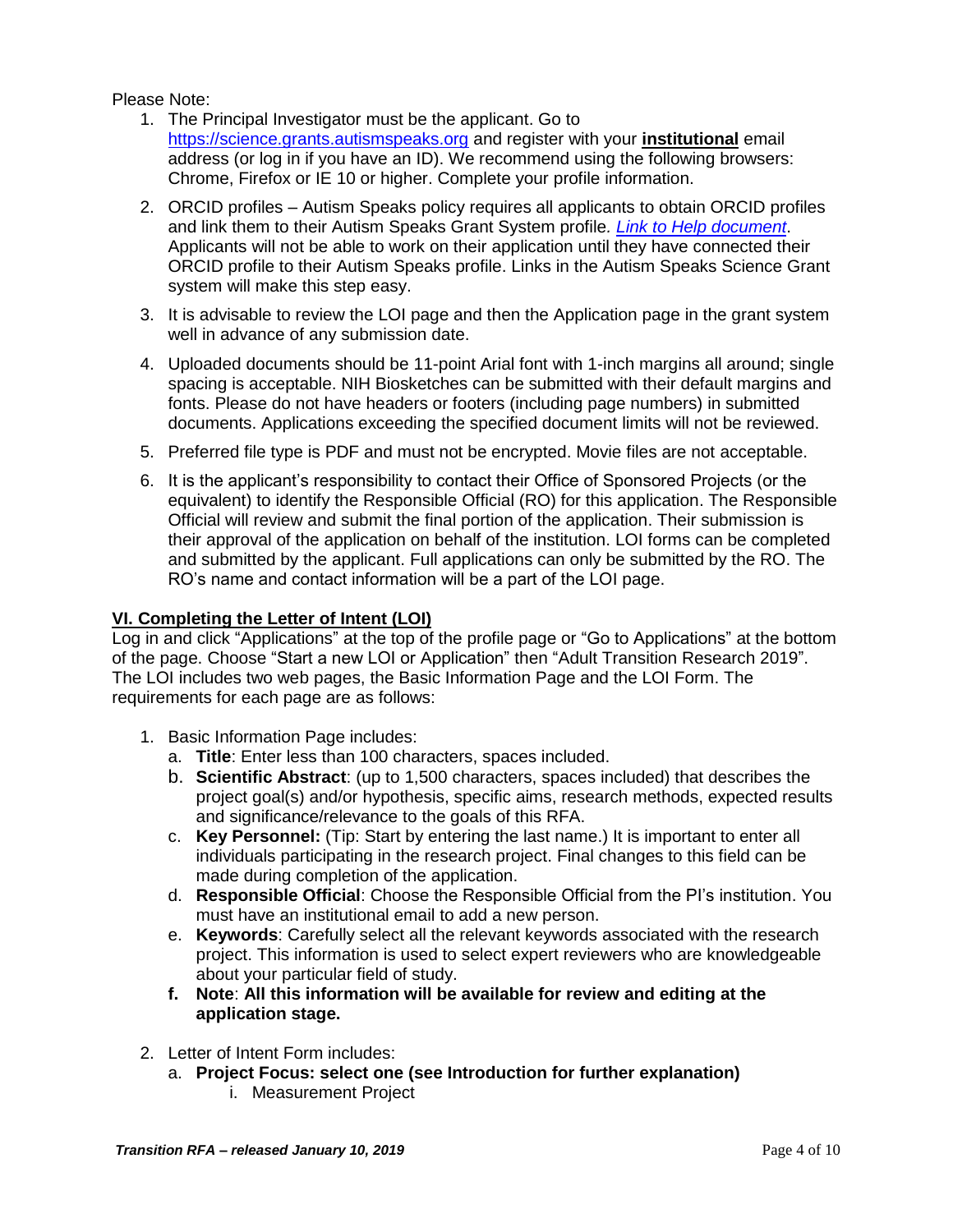- ii. Demonstration Project
- b. **Autism Speaks' priorities**: Select one or more of the priorities described below:
	- i. People with cognitive impairment:
	- ii. Racial/ethnic minorities, low-income and other unserved or underserved populations;
	- iii. Meaningful and effective engagement of employers/business groups;
	- iv. Leverage technology, when appropriate, in delivering an intervention package;
	- v. Multi-sectoral collaboration for delivery of services and supports;
	- vi. Include pertinent services for family and/or caregivers of young people with ASD;
	- vii. Include measurement of key indicators of adult transition success that can be monitored at the state, county and/or city level;
	- viii. Include cost-benefit and cost-effectiveness analysis for proposed intervention package.
- c. **Letter of Intent Narrative**: Not to exceed 3 pages and must include:
	- i. A concise description of the proposed project including brief background/study justification, specific aims, key methods, expected results, scalability/sustainability and broader impact on outcomes for adults with ASD.
	- ii. Justification for the relevance and potential significance of the project to one or more of the priority research areas described above.
	- iii. Include no more than 10 references, included in the 3 pages.
	- iv. The LOI should be specific enough to be screened for scientific merit, fidelity to the purpose of this RFA and relevance to Autism Speaks' priorities.
- d. **Principal Investigator Biosketch:** NIH format not to exceed 5 pages.

**IMPORTANT NOTE: LOIs will be subject to in-depth review. After all LOIs are reviewed, Autism Speaks will send an email indicating approval or disapproval.** *Please do not contact the grants staff regarding LOI acceptability.* **Applicants with approved LOIs will be permitted to submit a full application. All decisions are final.**

# **VII. Completing your Application**

If you are notified that your LOI has been approved, you will be able to begin your application. Log in and select your application.

- **1. ORCID profiles – Autism Speaks policy requires all applicants to obtain an ORCID profile and link it to the Autism Speaks Grant System profile.** [Link to Help](https://science.grants.autismspeaks.org/uploads/helpdocs/info-orcid.pdf)  [document](https://science.grants.autismspeaks.org/uploads/helpdocs/info-orcid.pdf)**. See General Instructions for details.**
- 2. **Basic Information Page**: Review and edit your entries from the LOI.

# *All remaining items will be found on the Application Form Page.*

- 3. **Project Focus:** repeat selection from the LOI
	- a. Measurement Project
	- b. Demonstration Project
- 4. **Autism Speaks' priorities**: (repeat selection from the LOI)
	- a. People with cognitive impairment;
	- b. Racial/ethnic minorities, low-income and other unserved or underserved populations;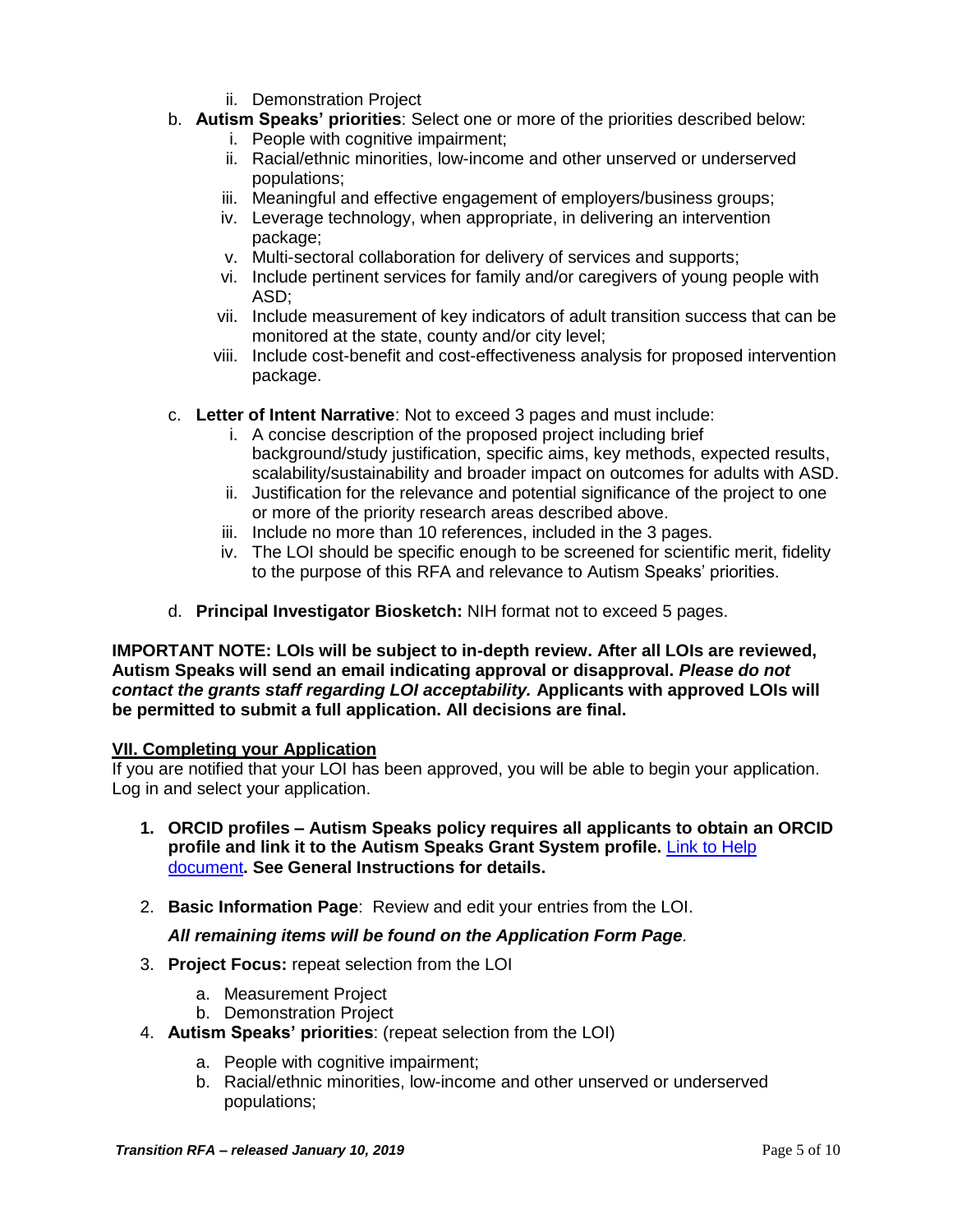- c. Meaningful and effective engagement of employers/business groups;
- d. Leverage technology, when appropriate, in delivering an intervention package;
- e. Multi-sectoral collaboration for delivery of services and supports;
- f. Include pertinent services for family and/or caregivers of young people with ASD;
- g. Include measurement of key indicators of adult transition success that can be monitored at the state, county and/or city level;
- h. Include cost-benefit and cost-effectiveness analysis for proposed intervention package.
- 5. **Research Plan:** (Not to exceed 6 pages) The research plan should address the evaluation criteria in section IX below.
	- a. **Background and rationale** for the study. Briefly describe the primary motivations and prior research; no need to reference basic information about ASD.
	- b. **Research strategy**, including specific aims, participant exclusion/inclusion criteria, recruitment strategy and feasibility, preliminary data, methods and procedures, statistical power, data matching/merging approaches and statistical analyses to address specific aims. Information on study timeline, medication/intervention availability (where applicable), path to dissemination, clinical implementation and/or future validation/regulatory approval steps. Potential pitfalls and proposed solutions should also be listed.
	- c. **Innovation:** Describe how the project is novel, ground-breaking and has the potential to move the field in new directions.
	- d. **Impact, scalability and sustainability** in terms of potential to improve the lives of persons with ASD.
	- e. **Investigators' qualifications:** Briefly describe and provide biosketches . (See J below.)
	- f. **Environment:** Briefly describe, with greater detail included in H (described below).
- 6. **Figures**: If needed, include a maximum of 2 pages of relevant images, figures and graphics. Images uploaded here will not be counted toward the 6-page limit.
- 7. **Bibliography**: Include complete literature citations including titles and all authors. References will not be counted toward the 6-page limit.
- **8. Budget table: Complete the online budget table (in USD, no decimals). The budget may include:** 
	- a. Personnel Costs (not to exceed the percent effort committed to the proposed project) FTE salary cap is \$189,600 USD.
		- i. Principal investigator and/or Co-Investigator salaries and benefits
		- ii. Technical research assistant salary and benefits
		- iii. Research assistant or fellow stipends and benefits are allowed. (NOTE: Tuition reimbursement is not allowed.)
		- iv. Consultants
	- b. Research supplies, services and related expenses
	- c. Essential equipment. A vendor estimate is required for a single item of equipment costing more than \$5,000 US.
	- d. Travel to professional meetings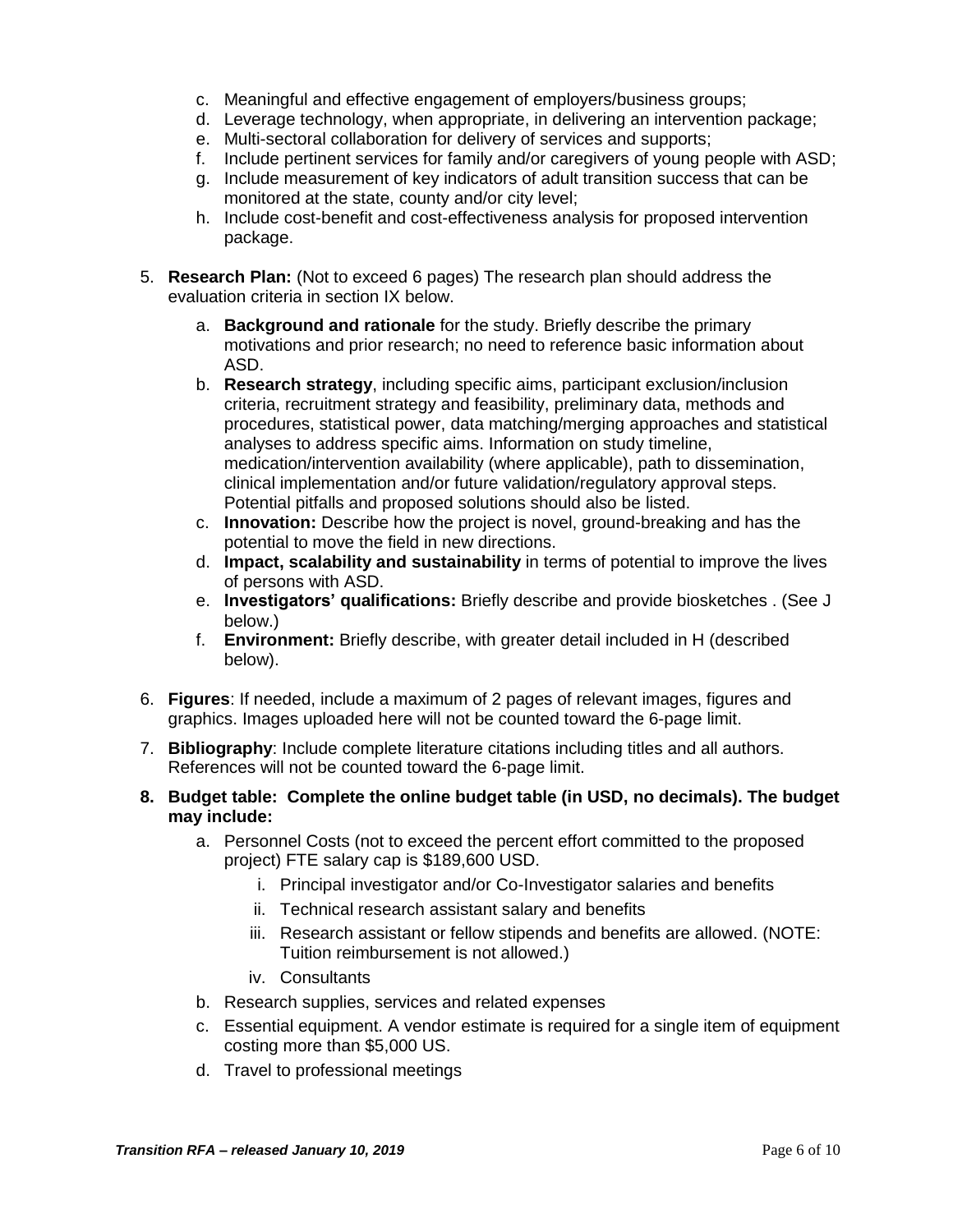- e. Indirect costs: An amount not to exceed 10% of direct costs may be included for the sponsoring institution's indirect (overhead) costs. The total grant cannot exceed \$250,000 USD.
- f. Collaborations: If you are collaborating with other sites, put their total amount in a "subcontract" row (one row for each site) and include an appropriate explanation in the budget justification section. Total indirect costs for both sites cannot exceed the maximum allowed.
- 9. **Budget justification** (Not to exceed 4 pages) the budget justification should provide an explanation for all lines in the budget for all years.
- 10. **Human participants**: Applications that use human participants must address issues of protections. If no ethics approval is needed for the proposed research, please upload a memo to that effect. Note that ethical approvals from the applicant organization are required before a grant can be started. These approvals do not serve in lieu of the information requested below.
	- a. HUMAN PARTICIPANTS (defined as living individuals)
		- i. Scientifically justify the involvement of human participants in the proposed research.
		- ii. Describe in detail the plan for the involvement of human participants in the proposed research.
		- iii. Describe in detail the potential risks to participants and measures to be taken to protect participants from those research risks.
		- iv. For clinical trials, describe plans for data and safety monitoring, including the description of a data and safety monitoring board if necessary.
- 11. **Resources and research environment**: (Not to exceed 1 page) Describe the resources and environment that will support the successful completion of the project. If the project will use existing samples and/or collecting samples, specify how and when they will be used and shared with the autism community following the end of the project.
- 12. **Letters of collaboration**: If needed in support of the research project, combine multiple letters into one file for upload.
- 13. **Biographical sketches**: For the principal investigator, named co-investigators and collaborators in NIH format (Not to exceed 5 pages each). Indicate education, personal statement, positions and honors, contribution to science with relevant citations, selected list of published work and ongoing and completed research support with emphasis on projects relevant to the proposed investigation. Combine multiple biosketches of coinvestigators and collaborators into one file for upload.
- 14. **Current and pending grant support**: Indicate funding source, total award amount, award duration (inclusive dates) and project title for all investigators and significant collaborators. Financial and substantive overlap will be examined after review.
- 15. **Supporting files:** Reference other documents relevant to the application in the research plan and upload to "Additional Materials." Combine multiple documents into one file for upload.
- 16. **Peer-reviewed research publications**: A maximum of two (including manuscripts accepted for publication) will be accepted, but NOT manuscripts not yet accepted for review, review articles, book chapters, popular press articles or meeting abstracts. Publication files MUST NOT be locked or protected in any way.

**NOTE:** *Supporting files, publications and updates (see VIII) are provided as a courtesy to the reviewers who are not obligated to refer to them in evaluating an application.*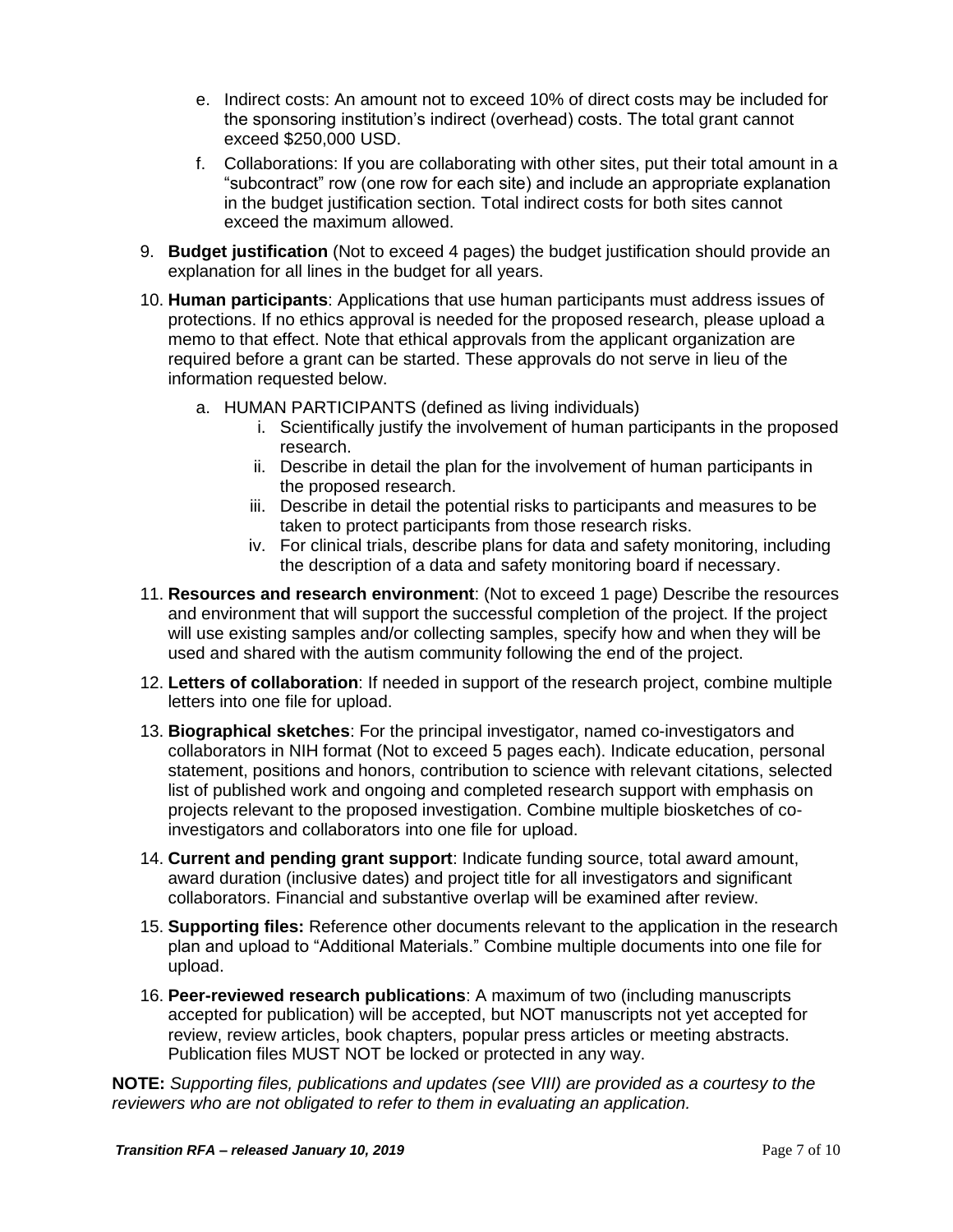# **VIII. Endorsing & Submitting the Application**

Applications must be submitted electronically using the [Autism Speaks Science Grants](https://science.grants.autismspeaks.org/) System. Applications that are late, incomplete, exceed the document limitations or do not adhere to the required format will not be reviewed. Applications that are faxed or emailed will not be reviewed.

When an LOI is approved, the Responsible Official named in the LOI will be copied on the notification email. When the application is ready, it is the responsibility of the applicant to contact their Responsible Official, who must complete the submission. The Responsible Official's submission of the application signifies endorsement on behalf of the institution.

Autism Speaks reserves the right to return without review any application that in its judgment is not in compliance with its rules and procedures for application preparation and submission, is not responsive to its research goals, or exceeds its funding limits or available resources. It is the responsibility of the applicant to ensure that the application is complete and conforms to the guidelines.

### **IX. Review Process and Evaluation Criteria**

Autism Speaks is committed to efficient, fair and expert review and funding of meritorious applications that are relevant to the mission of Autism Speaks. Review of scientific merit is provided by a group of highly accomplished researchers from the Autism Speaks Medical and Science Advisory Board with additional expertise, as needed, from other researchers in the specific research areas of the applications.

### *Applications will be evaluated using the following criteria:*

### **Rationale**

Is there a solid scientific rationale for the choice of intervention? Are data sets and variables included in measurement strategy projects pertinent to intended policy and program advocacy? Is there evidence of safety, efficacy and/or effectiveness in related conditions or does the existing evidence suggest target engagement relevant to autism?

#### **Impact and Relevance**

Will the proposed research and expected results contribute new knowledge or methods to improve the lives of people with autism spectrum disorder or their families? Does the application directly address the Autism Speaks' targeted priority areas as described above? To what extent do the aims and hypotheses have the potential to move the field forward?

#### **Innovation**

Does the application develop innovative and creative approaches to intervention or measurement? Does the project propose to develop or employ novel concepts, approaches or methodologies, tools or technologies for this area? Does the application challenge an existing paradigm or practice? Will the project application propose ideas or methods that have not been previously used in autism research or have not been applied in the way that is proposed?

#### **Research Strategy**

Is the project proposed well designed? Is there preliminary data to establish feasibility and support the likelihood of further success? Are the key components of the sample, methods and data analytic approaches well described and reasonable? Does the proposed design, sampling and analytical methods align with the study hypotheses? Does the application present wellreasoned, realistic and appropriate to the strategy, milestones and timeline of the proposed project? Are potential problem areas acknowledged, alternative tactics considered, and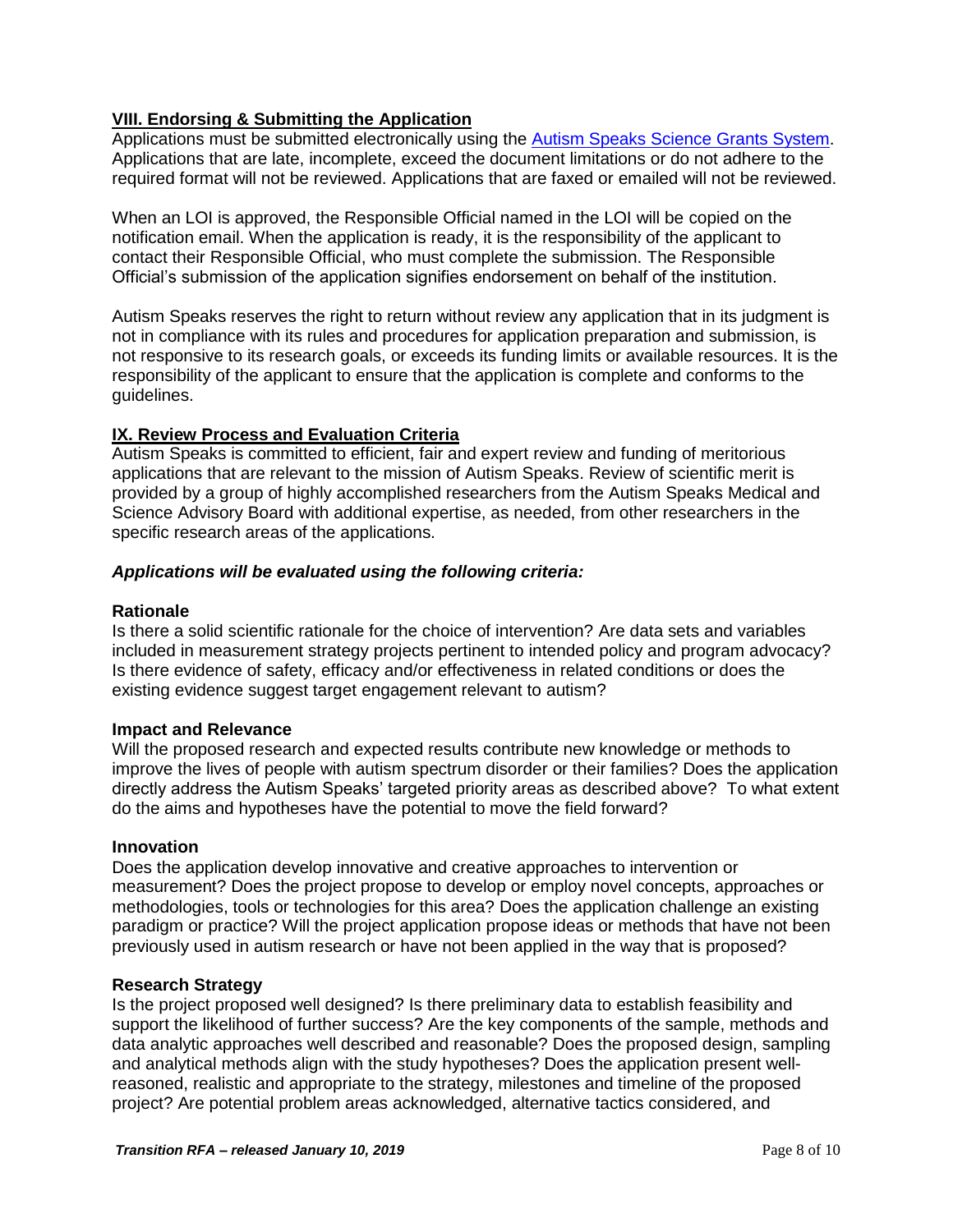benchmarks for success presented? Will the required methods and analyses be available and implemented appropriately, and are they feasible for this research team relative to the scope of the proposed project? Is the timeline reasonable? Are approaches to disseminate research results or next steps in validation/regulatory approval specified and realistic?

### **Investigators' Qualifications**

Do the investigators have the appropriate training and expertise to conduct the proposed research? Does the investigative team have experience working together? Have they demonstrated satisfactory productivity, relative to stage of career, in terms of peer-reviewed publications and other benchmarks relevant to the proposed research? Have the necessary collaborations been established and documented with letters of agreement?

### **Environment**

Do the performance sites where the work will be done contribute to the probability of success? Is the scientific environment conducive to the work proposed, in terms of institutional support, physical resources and clinical and intellectual resources? Will the proposed studies benefit from unique features of the scientific environment, subject populations or collaborative arrangements? Has access to necessary special research equipment, data bases and/or facilities been appropriately documented with letters of agreement? Does the application document access to the appropriate clinical/laboratory resources needed to conduct the proposed study?

# **X. Public Access/Dissemination/Attribution:**

**Acknowledgement:** Grant recipients must acknowledge Autism Speaks (including grant#) on all publications and presentations based, in whole or in part, on data derived from the funded research. In addition, grant recipients should cite Autism Speaks support in any publicity or communication (internal or external) about the funded project. This includes press releases, media reports, interviews and oral or poster preview of data.

**Public Access:** Autism Speaks has adopted a public access policy for all Autism Speaksfunded research. Grantees are required to retain copyright on their manuscript submissions and ensure deposit in PubMed Central so they are made publicly available no later than 12 months after initial publication. This requirement applies to all grants awarded after December 3, 2008, whether Autism Speaks funds the research in whole or in part. [Public Access Policy Guide](https://science.grants.autismspeaks.org/uploads/helpdocs/autism_speaks_public_access_compliance_guide.pdf)

Autism Speaks reserves the right to make information about funded grants publicly available. Funded research projects may be subject to data and resource sharing requirements.

#### **XI. Miscellaneous**

Human Subjects Certifications must be documented with a copy of an official letter of approval (or equivalent for non-US applicants) that identifies the Principal Investigator, project title and date of approval, and is signed by the Review Committee Chair or equivalent responsible institutional/government official. Prior certification for another project cannot be substituted, but can be officially amended to include the proposed project (identified by project title and Autism Speaks grant ID# for the project).

**IMPORTANT:** IRB (or equivalent ethical) certification is NOT required to submit an application; however, IRB (or equivalent ethical) certification must be submitted as soon as possible following official notification of an award. Autism Speaks will NOT issue any payment of a grant until this certification is received.